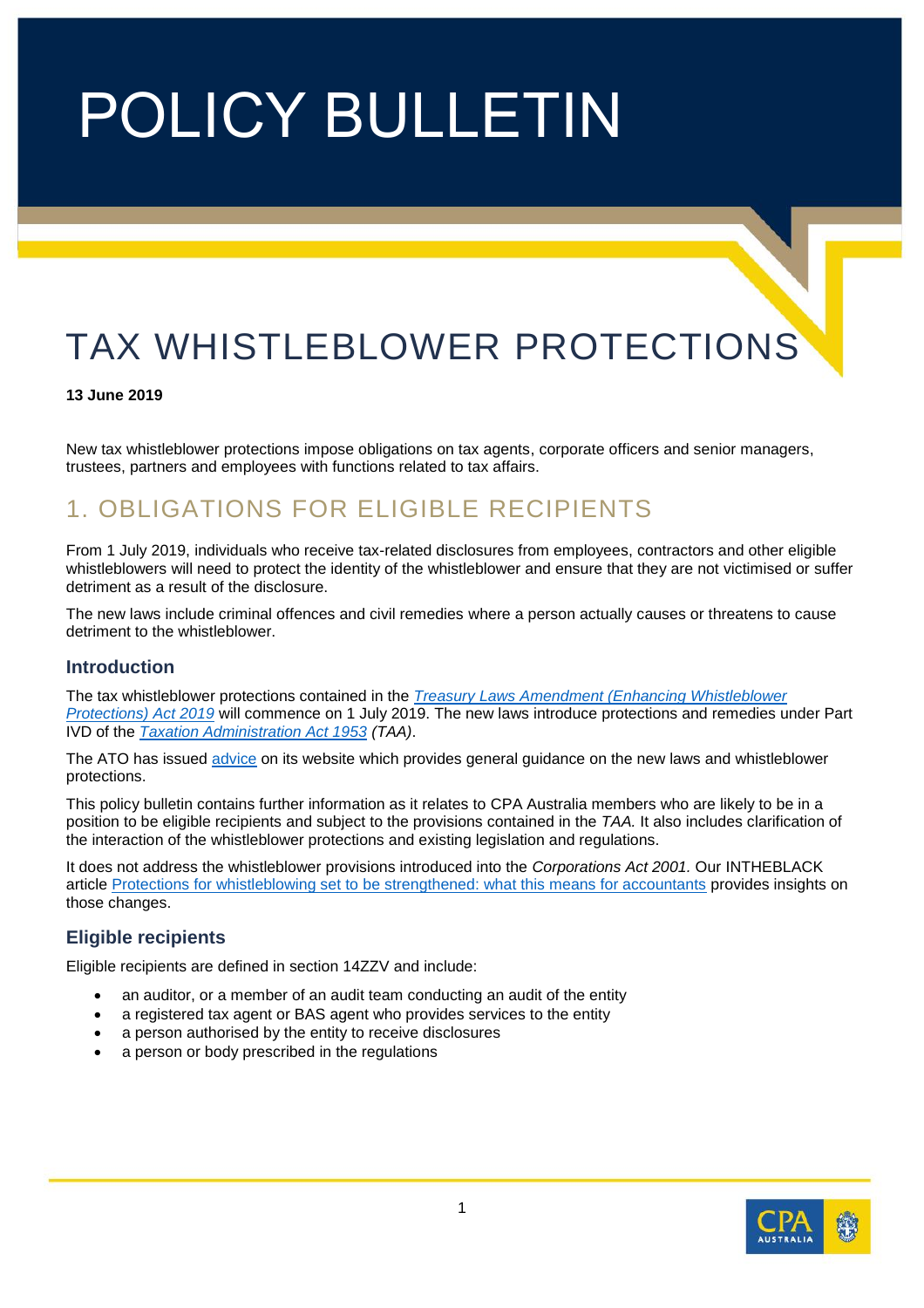- if the entity is a body corporate, a director, secretary or senior manager of the body corporate or other employee or officer who has functions or duties that relate to the entity's tax affairs
- if the entity is a trust, a trustee of the trust or a person authorised by the trustee to receive disclosures
- if the entity is a partnership, a partner or a person authorised by the partner to receive disclosures.

In practice, this means that members in business and public practice may find themselves as eligible recipients of a disclosure or disclosures that qualify for protection.

Eligible recipients will need to ascertain whether the discloser satisfies the eligible whistleblower conditions defined in section 14ZZU. If satisfied, then the eligible recipient will then need to determine whether the disclosure qualifies for protection.

#### **Disclosures**

Defined in section 14ZZT, disclosures qualify for protection where:

- the discloser is an eligible whistleblower in relation to an entity
- the disclosure is made to an eligible recipient in relation to the entity
- the discloser has reasonable grounds to suspect the information indicates misconduct, or an improper state of affairs or circumstances, in relation to the tax affairs of the entity or an associate of the entity
- the discloser considers that the information may assist the eligible recipient to perform functions or duties in relation to the tax affairs of the entity or an associate.

The law only requires that the discloser has reasonable grounds for suspicion and that they consider the information may assist. There is no materiality or significance threshold before a disclosure qualifies for protection.

#### **Disclosures qualifying for protection not actionable**

Section 14ZZX ensures that the person making a disclosure cannot be subject to any civil, criminal or administrative liability (including disciplinary action) for making the disclosure and no contractual or other remedy may be enforced or exercised against the person on the basis of the disclosure.

Further, a contract to which the person is a party may not be terminated on the basis that the disclosure constitutes a breach of contract.

#### **Confidentiality of whistleblower's identity**

If the identity or information that is likely to lead to the identification of the discloser is disclosed, and it was obtained directly or indirectly because of the qualifying disclosure, an offence is committed as set out in section 14ZZW.

The penalty is imprisonment for 6 months or 30 penalty units, or both.

The subsection does not apply if the disclosure is not of the identity of the discloser and is reasonably necessary to investigate misconduct or an improper state of affairs to which the misconduct relates. All reasonable steps must be taken to reduce the risk that the discloser will be identified.

#### **Victimisation prohibited**

Actually or threatening to cause detriment to a person who has made, may have made, proposes to make or could make a disclosure is an offence.

The penalty is imprisonment for 2 years or 120 penalty units, or both.

Section 14ZZY sets out the elements of each offence.

#### **Detriment**

Detriment can include dismissal, injury, disadvantageous alteration of position or duties, discrimination, harassment, intimidation, harm or damage (section 14ZZZAA).